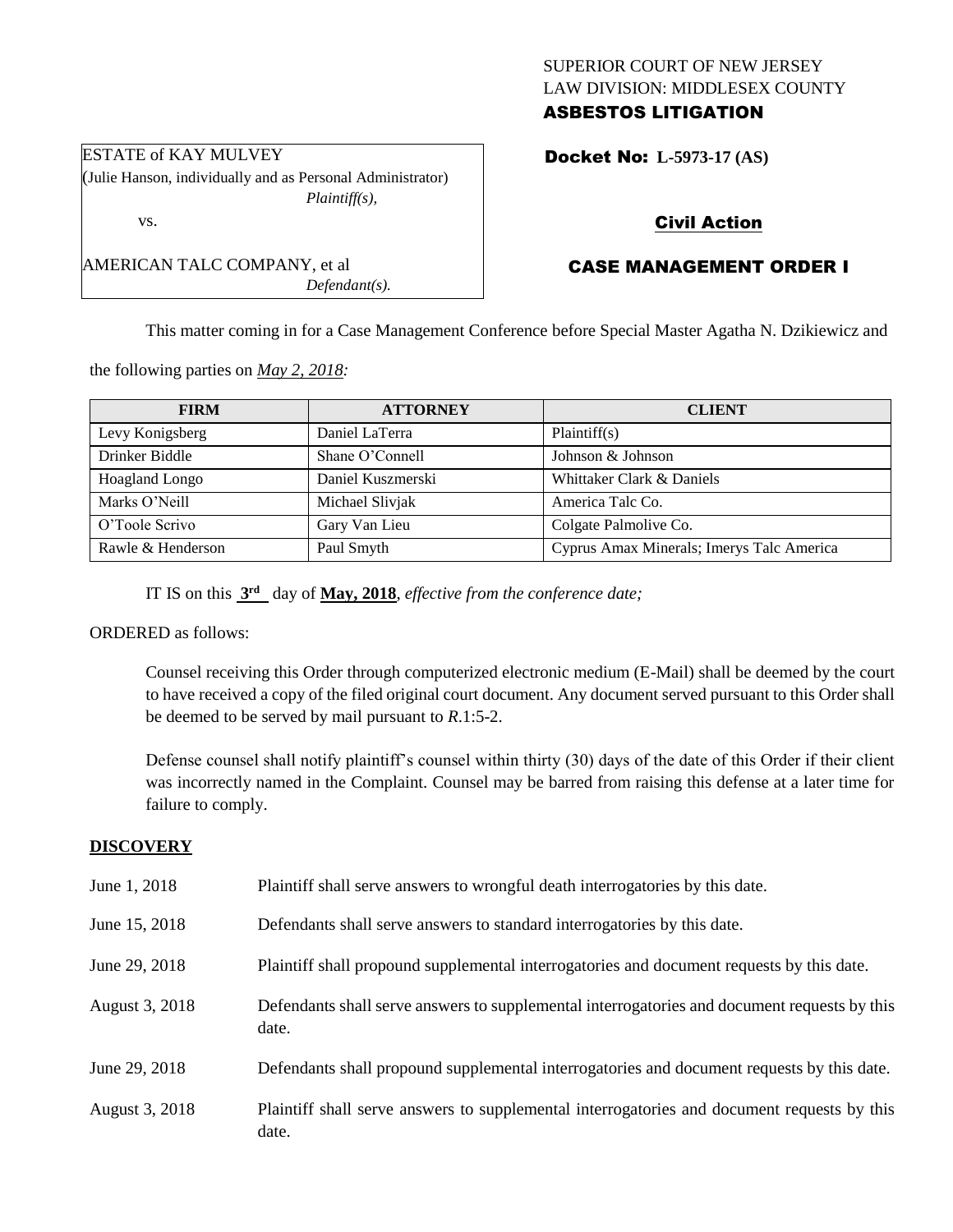- September 28, 2018 Fact discovery, including depositions, shall be completed by this date. Plaintiff's counsel shall contact the Special Master within one week of this deadline if all fact discovery is not completed.
- September 28, 2018 Depositions of corporate representatives shall be completed by this date.

#### **EARLY SETTLEMENT**

November 9, 2018 Settlement demands shall be served on all counsel and the Special Master by this date.

#### **SUMMARY JUDGMENT MOTION PRACTICE**

- November 9, 2018 Plaintiff's counsel shall advise, in writing, of intent not to oppose motions by this date.
- November 23, 2018 Summary judgment motions shall be filed no later than this date.
- December 21, 2018 Last return date for summary judgment motions.

#### **MEDICAL DEFENSE**

- October 31, 2018 Plaintiff shall serve medical expert reports by this date.
- February 28, 2019 Defendants shall identify its medical experts and serve medical reports, if any, by this date. In addition, defendants shall notify plaintiff's counsel (as well as all counsel of record) of a joinder in an expert medical defense by this date.

#### **LIABILITY EXPERT REPORTS**

- October 31, 2018 Plaintiff shall identify its liability experts and serve liability expert reports or a certified expert statement by this date or waive any opportunity to rely on liability expert testimony.
- February 28, 2019 Defendants shall identify its liability experts and serve liability expert reports, if any, by this date or waive any opportunity to rely on liability expert testimony.

#### **ECONOMIST EXPERT REPORTS**

- October 31, 2018 Plaintiff shall identify its expert economists and serve expert economist report(s), if any, by this date or waive any opportunity to rely on economic expert testimony.
- February 28, 2019 Defendants shall identify its expert economists and serve expert economist report(s), if any, by this date or waive any opportunity to rely on economic expert testimony.

#### **EXPERT DEPOSITIONS**

March 29, 2019 Expert depositions shall be completed by this date. To the extent that plaintiff and defendant generic experts have been deposed before, the parties seeking that deposition in this case must file an application before the Special Master and demonstrate the necessity for that deposition. To the extent possible, documents requested in a deposition notice directed to an expert shall be produced three days in advance of the expert deposition. The expert shall not be required to produce documents that are readily accessible in the public domain.

 $\_$  ,  $\_$  ,  $\_$  ,  $\_$  ,  $\_$  ,  $\_$  ,  $\_$  ,  $\_$  ,  $\_$  ,  $\_$  ,  $\_$  ,  $\_$  ,  $\_$  ,  $\_$  ,  $\_$  ,  $\_$  ,  $\_$  ,  $\_$  ,  $\_$  ,  $\_$  ,  $\_$  ,  $\_$  ,  $\_$  ,  $\_$  ,  $\_$  ,  $\_$  ,  $\_$  ,  $\_$  ,  $\_$  ,  $\_$  ,  $\_$  ,  $\_$  ,  $\_$  ,  $\_$  ,  $\_$  ,  $\_$  ,  $\_$  ,